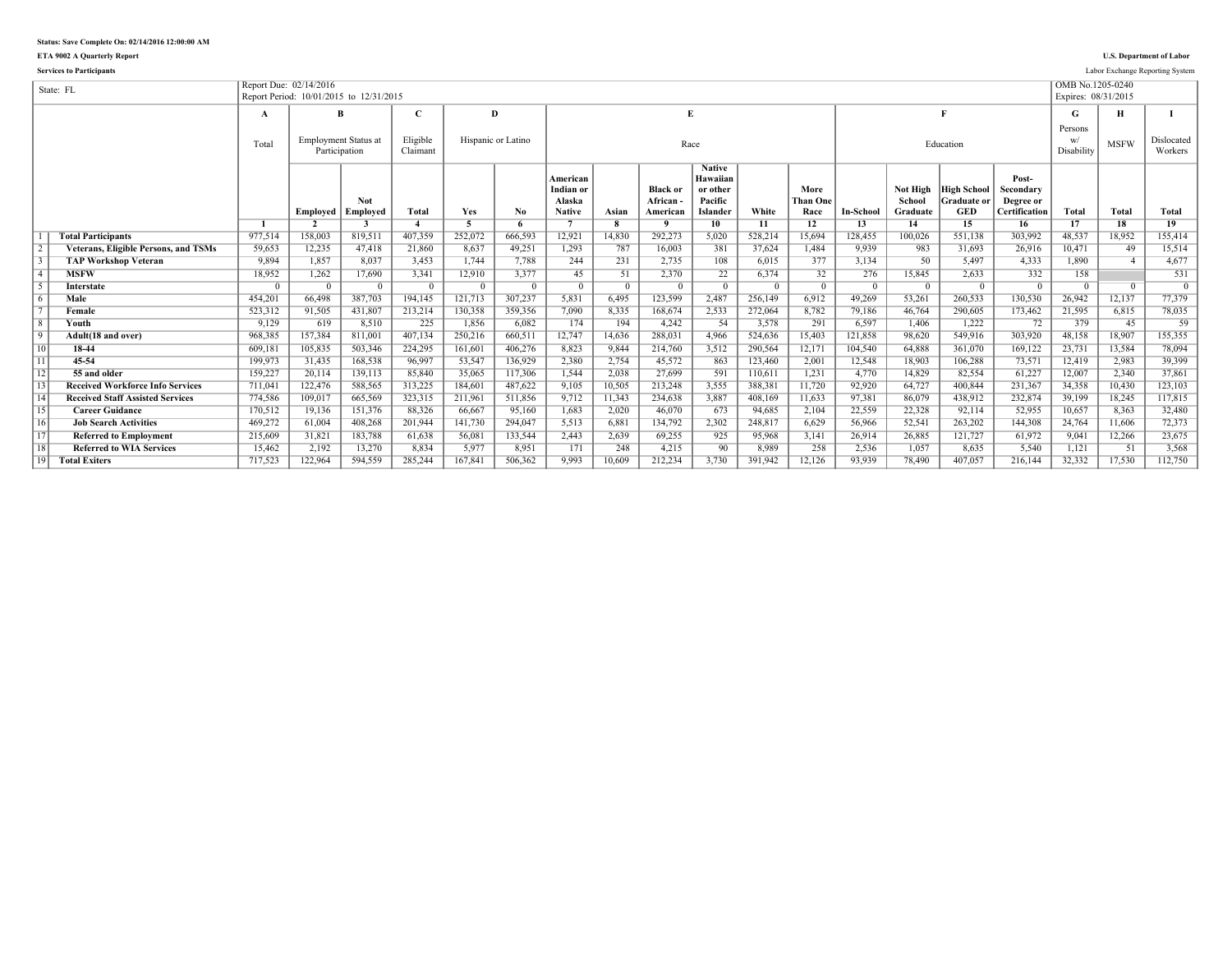## **ETA 9002 B Quarterly Report U.S. Department of Labor**

**Services to Veterans** Labor Exchange Reporting System

|                | State:FL                                  |                | Report Due:02/14/2016                   |          |                  |                |                |          |          | OMB No.1205-0240              |           |            |
|----------------|-------------------------------------------|----------------|-----------------------------------------|----------|------------------|----------------|----------------|----------|----------|-------------------------------|-----------|------------|
|                |                                           |                | Report Period: 10/01/2015 to 12/31/2015 |          |                  |                |                |          |          | Expires: 08/31/2015           |           |            |
|                |                                           |                | A                                       |          |                  | $\bf{B}$       | $\mathbf C$    | D        | E        | F                             | G         | H          |
|                |                                           |                | Total Veterans, Eligible Persons, and   |          |                  | <b>TSMs</b>    | Campaign       | Disabled | Special  | Recently                      | Post 9/11 | <b>TAP</b> |
|                |                                           |                | <b>TSMs</b>                             |          |                  |                | Badge          | Veterans | Disabled | Separated                     | Era       | Veterans   |
|                |                                           | 18-44          | 45-54                                   | $55+$    | <b>Total</b>     |                | Veterans       |          | Veterans | Veterans<br>$(3 \text{ yrs})$ | Veterans  |            |
|                |                                           | 1              | $\mathbf{2}$                            | 3        | $\boldsymbol{4}$ | 5              | 6              | 7        | 8        | 9                             | 10        | <b>11</b>  |
|                | Total Veterans Eligible Persons, and TSMs | 26,900         | 16,433                                  | 16,319   | 59,653           | 3,089          | 25,975         | 14,754   | 6,146    | 9,426                         | 22,353    | 9,894      |
| $\sqrt{2}$     | TAP Workshop Veteran                      | 7,668          | 1,586                                   | 640      | 9,894            | 1,589          | 5,222          | 3,075    | 1,775    | 5,597                         | 7,161     | 9,894      |
| $\mathfrak{Z}$ | Male                                      | 20,543         | 13,631                                  | 14,567   | 48,741           | 2,500          | 22,574         | 11,980   | 4,900    | 7,545                         | 17,623    | 8,063      |
| $\overline{4}$ | Female                                    | 6,357          | 2,802                                   | 1,752    | 10,912           | 589            | 3,401          | 2,774    | 1,246    | 1,881                         | 4,730     | 1,831      |
| 5              | 18-44                                     |                |                                         |          |                  | 2,568          | 13,305         | 6,960    | 3,264    | 8,266                         | 18,024    | 7,668      |
| 6              | $45 - 54$                                 |                |                                         |          |                  | 473            | 6,307          | 4,365    | 1,845    | 962                           | 3,401     | 1,586      |
| $\overline{7}$ | 55 and older                              |                |                                         |          |                  | 47             | 6,363          | 3,429    | 1,037    | 198                           | 928       | 640        |
| 8              | Received Workforce Info Services          | 20,201         | 12,357                                  | 11,971   | 44,530           | 2,407          | 19,566         | 11,148   | 4,698    | 7,020                         | 16,959    | 7,992      |
| 9              | <b>Received Staff Assisted Services</b>   | 20,515         | 12,937                                  | 13,327   | 46,780           | 2,108          | 20,086         | 11,574   | 4,745    | 7,291                         | 17,109    | 7,222      |
| 10             | Career Guidance                           | 6,268          | 4,081                                   | 4,260    | 14,609           | 471            | 6,280          | 4,112    | 1,721    | 2,244                         | 5,400     | 2,467      |
| 11             | <b>Job Search Activities</b>              | 12,670         | 8,196                                   | 8,493    | 29,359           | 1,359          | 12,554         | 7,381    | 3,031    | 4,435                         | 10,701    | 4,588      |
| 12             | Referred to Employment                    | 5,721          | 4,026                                   | 3,826    | 13,573           | 489            | 5,666          | 3,373    | 1,344    | 1,820                         | 4,829     | 2,034      |
| 13             | Referred to WIA Services                  | 624            | 434                                     | 389      | 1,447            | 31             | 632            | 406      | 162      | 196                           | 511       | 222        |
| 14             | Referred to Intensive Services            | 3,904          | 2,786                                   | 2,756    | 9,446            | 218            | 4,160          | 2,990    | 1,304    | 1,358                         | 3,427     | 1,534      |
| 15             | Referred to Federal Training              | 662            | 475                                     | 413      | 1,550            | 31             | 687            | 457      | 196      | 214                           | 558       | 239        |
| 16             | Placed in Federal Training                | $\overline{2}$ | 5                                       | $\theta$ | 7                | $\overline{0}$ | $\overline{4}$ | 2        | $\theta$ |                               | 3         | 2          |
| 17             | Referred to Federal Job                   | 112            | 87                                      | 113      | 312              | 16             | 135            | 96       | 30       | 41                            | 105       | 47         |
| 18             | Entered into Federal Job                  | $\Omega$       | $\overline{0}$                          | $\Omega$ | $\theta$         | $\overline{0}$ | $\theta$       | $\theta$ | $\Omega$ | $\theta$                      | $\Omega$  | $\theta$   |
| 19             | Referred to Federal Contractor Job        |                |                                         |          |                  |                | 2,167          |          | 548      | 670                           | 1,434     | 606        |
| 20             | Entered into Federal Contractor Job       |                |                                         |          |                  |                | 32             |          | 5        | 11                            | 22        | $\tau$     |
| 21             | <b>Total Exiters</b>                      | 20,538         | 11,950                                  | 11,495   | 43,983           | 2,382          | 19,245         | 10,543   | 4,352    | 7,033                         | 16,601    | 7,190      |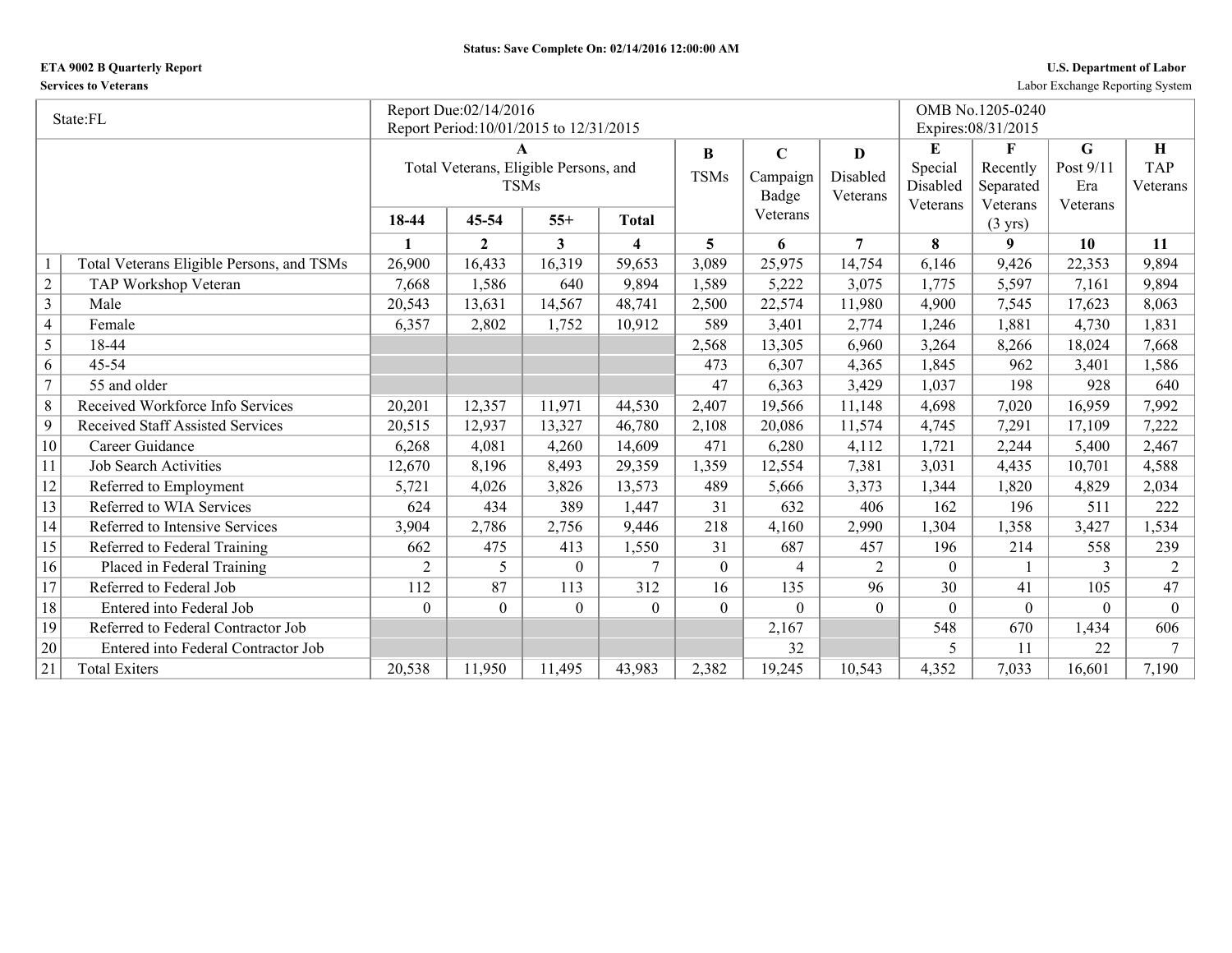### **ETA 9002 C Quarterly Report U.S. Department of Labor**

| <b>Performance Outcomes - Exiters</b>                      |                        |                                         |                    |         |                                                  |       |                                        |                                                                     |              |                                 |           |                                |                                      |                                                        |                          |                                          | Labor Exchange Reporting System |
|------------------------------------------------------------|------------------------|-----------------------------------------|--------------------|---------|--------------------------------------------------|-------|----------------------------------------|---------------------------------------------------------------------|--------------|---------------------------------|-----------|--------------------------------|--------------------------------------|--------------------------------------------------------|--------------------------|------------------------------------------|---------------------------------|
| State: FL                                                  | Report Due: 02/14/2016 | Report Period: 10/01/2015 to 12/31/2015 |                    |         |                                                  |       |                                        |                                                                     |              |                                 |           |                                |                                      |                                                        |                          | OMB No. 1205-0240<br>Expires: 08/31/2015 |                                 |
|                                                            | A                      | B                                       | Hispanic or Latino |         |                                                  |       |                                        | D<br>Race                                                           |              |                                 |           |                                | Education                            |                                                        |                          |                                          |                                 |
| <b>Exiters</b><br><b>Performance Outcomes</b>              | Total<br>Exiters       | Eligible Claimant                       | Yes                | No.     | American<br>Indian or<br>Alaska<br><b>Native</b> | Asian | <b>Black or</b><br>African<br>American | <b>Native</b><br>Hawaiian<br>or other<br>Pacific<br><b>Islander</b> | White        | More<br>Than<br><b>Dne Race</b> | In-School | Not High<br>School<br>Graduate | High<br>School<br>Graduate<br>or GED | Post<br>Secondary<br>Degree or<br><b>Certification</b> | Persons w/<br>Disability | <b>MSFW</b>                              | Dislocated<br>Workers           |
|                                                            |                        | $\overline{2}$                          | 3                  |         | -5                                               | 6     |                                        | 8                                                                   | $\mathbf{Q}$ | 10                              | 11        | 12                             | 13                                   | 14                                                     | 15                       | 16                                       | 17                              |
| <b>Entered Employment Numerator</b>                        | 408,086                | 187,962                                 | 104,278            | 282,028 | 4,987                                            | 5,448 | 120,517                                | 2,149                                                               | 220.744      | 6,218                           | 48.963    | 49.372<br>399                  | 234,535                              | 116,874                                                | 12,211                   | 12,926                                   | 85.403                          |
| <b>Entered Employment(Youth)</b>                           | 2,263                  | 71                                      | 484                | 1,594   | 34                                               | 28    | 942                                    | 12                                                                  | 1,057        | 81                              | 1,536     |                                | 430                                  | $\overline{4}$                                         | 53                       | 19                                       | 27                              |
| <b>Entered Employment(18-44)</b>                           | 270,706                | 112,441                                 | 71,857             | 183,192 | 3,612                                            | 3,854 | 92,170                                 | 1,587                                                               | 132,139      | 5,039                           | 41,767    | 33,356                         | 162,713                              | 69,212                                                 | 6.883                    | 9.006                                    | 48.640                          |
| <b>Entered Employment</b> (45-54)                          | 82,895                 | 44.933                                  | 21,474             | 57,794  | 899                                              | 976   | 18,307                                 | 354                                                                 | 51,546       | 735                             | 4,311     | 9,628                          | 44,673                               | 28,287                                                 | 3.008                    | 2,181                                    | 21,426                          |
| <b>Entered Employment(55 and over)</b>                     | 52,219                 | 30.516                                  | 10,461             | 39,448  | 442                                              | 589   | 9,098                                  | 196                                                                 | 36,002       | 363                             | 1.349     | 5.989                          | 26,716                               | 19,371                                                 | 2,267                    | 1,720                                    | 15,309                          |
| <b>Entered Employment Rate Denominator</b>                 | 639,161                | 283,734                                 |                    |         |                                                  |       |                                        |                                                                     |              |                                 |           |                                |                                      |                                                        | 29,130                   | 16,921                                   | 130,231                         |
| <b>Entered Employment Rate</b>                             | 64                     | 66                                      |                    |         |                                                  |       |                                        |                                                                     |              |                                 |           |                                |                                      |                                                        | 42                       | 76                                       | 66                              |
| <b>Employment Retention at Six Mo. Numerator</b>           | 440.988                | 188.175                                 |                    |         |                                                  |       |                                        |                                                                     |              |                                 |           |                                |                                      |                                                        |                          | 8.731                                    |                                 |
| <b>Employment Retention at Six Mo. Denominator</b>         | 533,971                | 222,755                                 |                    |         |                                                  |       |                                        |                                                                     |              |                                 |           |                                |                                      |                                                        |                          | 14,013                                   |                                 |
| <b>Employment Retention Rate at Six Mo.</b>                | 83                     | 85                                      |                    |         |                                                  |       |                                        |                                                                     |              |                                 |           |                                |                                      |                                                        |                          | 62                                       |                                 |
| <b>Six Month Average Earnings Numerator</b>                | 5,817,843,986          | 2,706,788,786                           |                    |         |                                                  |       |                                        |                                                                     |              |                                 |           |                                |                                      |                                                        |                          |                                          |                                 |
| <b>Six Month Average Earnings Denominator</b>              | 440,988                | 188,175                                 |                    |         |                                                  |       |                                        |                                                                     |              |                                 |           |                                |                                      |                                                        |                          |                                          |                                 |
| <b>Six Month Average Earnings Rate</b>                     | 13,193                 | 14,384                                  |                    |         |                                                  |       |                                        |                                                                     |              |                                 |           |                                |                                      |                                                        |                          |                                          |                                 |
| <b>Three Month Median Earnings</b>                         | 4.579                  | 4.968                                   |                    |         |                                                  |       |                                        |                                                                     |              |                                 |           |                                |                                      |                                                        |                          |                                          |                                 |
| <b>Six Month Median Earnings</b>                           | 5,109                  | 5.578                                   |                    |         |                                                  |       |                                        |                                                                     |              |                                 |           |                                |                                      |                                                        |                          |                                          |                                 |
| <b>Entered Employment Rate Follow Work-Info Services</b>   | 64                     |                                         |                    |         |                                                  |       |                                        |                                                                     |              |                                 |           |                                |                                      |                                                        |                          |                                          |                                 |
| <b>Employment Retention Rate Follow Work-Info Services</b> | 83                     |                                         |                    |         |                                                  |       |                                        |                                                                     |              |                                 |           |                                |                                      |                                                        |                          |                                          |                                 |
| <b>Average Earnings Follow Work-Info Services</b>          | 13,336                 |                                         |                    |         |                                                  |       |                                        |                                                                     |              |                                 |           |                                |                                      |                                                        |                          |                                          |                                 |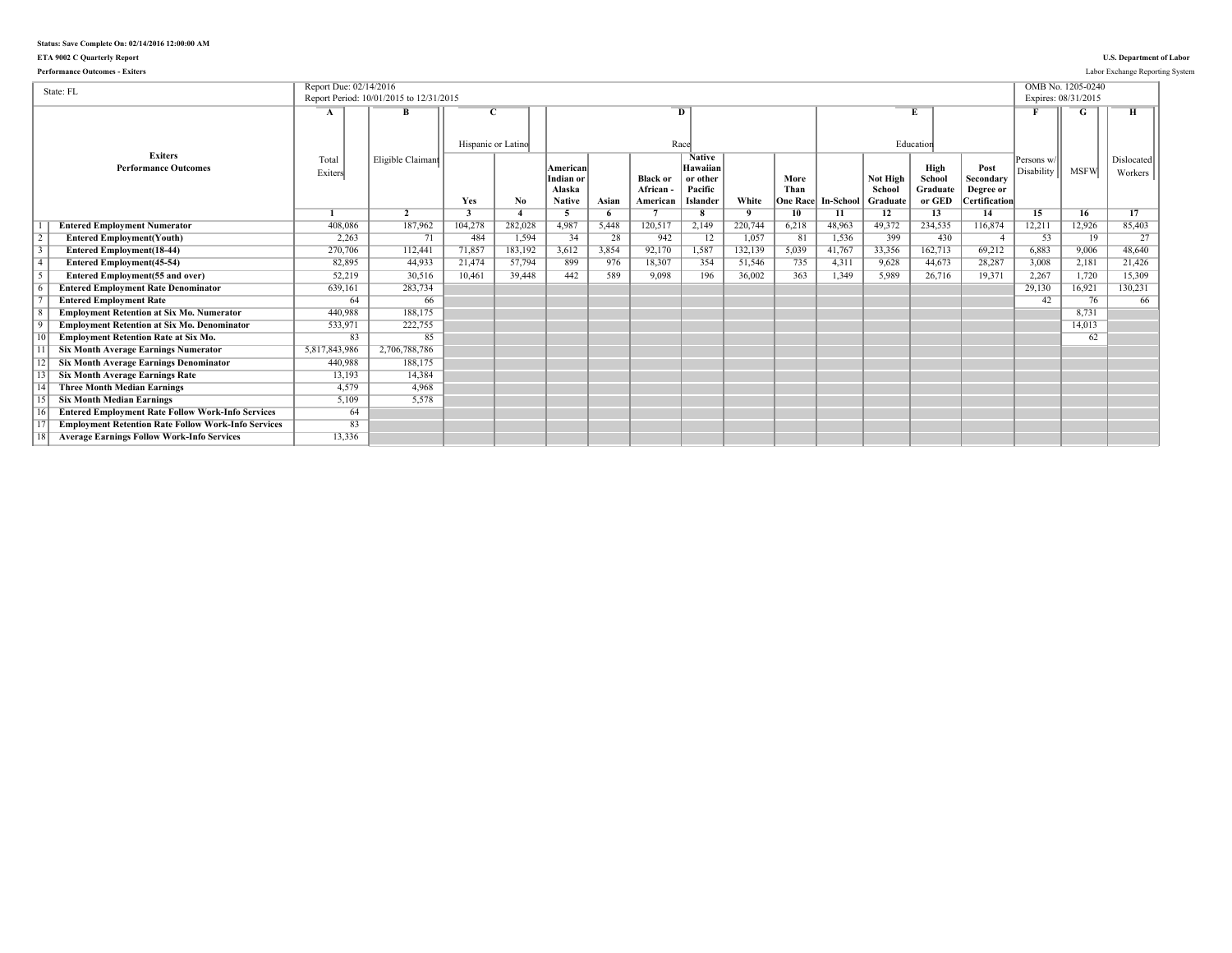## **ETA 9002 D Quarterly Report U.S. Department of Labor**

**Performance Outcomes - Performance Outcomes - Veterans , Eligible Persons and TSMs** Labor Exchange Reporting System

|                 | State: FL                                                  | Report Due: 02/14/2016 |                                            |              |              |             |                |              | OMB No. 1205-0240   |                    |             |            |
|-----------------|------------------------------------------------------------|------------------------|--------------------------------------------|--------------|--------------|-------------|----------------|--------------|---------------------|--------------------|-------------|------------|
|                 |                                                            |                        | Report Period: 10/01/2015 to 12/31/2015    |              |              |             |                |              | Expires: 08/31/2015 |                    |             |            |
|                 |                                                            |                        |                                            |              |              | B           |                | D            |                     |                    | G           | н          |
|                 | <b>Veterans, Eligible Persons, and TSMs</b>                |                        | Total Veterans, Eligible Persons, and TSMs |              |              | <b>TSMs</b> | Campaign Badge | Disabled     | Special Disabled    | Recently           | Post 9/11   | <b>TAP</b> |
|                 | <b>Performance Outcomes</b>                                | 18-44                  | 45-54                                      | $55+$        | <b>Total</b> |             | Veterans       | Veterans     | Veterans            | Separated Veterans | Era         | Veterans   |
|                 |                                                            |                        |                                            |              |              |             |                |              |                     | $(3 \text{ yrs})$  | Veterans    |            |
|                 |                                                            |                        | $\mathcal{L}$                              | $\mathbf{a}$ |              |             |                | $\mathbf{7}$ | я                   | $\Omega$           | 10          | 11         |
|                 | <b>Entered Employment Numerator</b>                        | 10,177                 | 6,209                                      | 4,841        | 21,227       | 1,049       | 9.639          | 4,441        | 1,651               | 3.981              | 8,554       | 3,169      |
|                 | <b>Entered Employment (18-44)</b>                          |                        |                                            |              |              | 925         | 5.446          | 2,332        | 965                 | 3,614              | 7.231       | 2,581      |
|                 | <b>Entered Employment (45-54)</b>                          |                        |                                            |              |              | 118         | 2,292          | 1,325        | 463                 | 320                | 1,105       | 433        |
|                 | <b>Entered Employment (55 and over)</b>                    |                        |                                            |              |              | 6           | 1.901          | 784          | 223                 | 47                 | 218         | 155        |
|                 | <b>Entered Employment Denominator</b>                      | 16.187                 | 10.213                                     | 10,703       | 37,103       | 1,733       | 16,790         | 8.748        | 3,464               | 6,727              | 14.010      | 5,470      |
|                 | <b>Entered Employment Rate</b>                             | 63                     | -61                                        | 45           | 57           | 61          | 57             | 51           | 48                  | 59                 | 61          | 58         |
|                 | <b>Employment Retention at Six Months Numerator</b>        | 12,427                 | 8,040                                      | 5,723        | 26,190       | 1,175       | 11,905         | 5,576        | 1,980               | 4,505              | 10,206      | 2,689      |
|                 | <b>Employment Retention at Six Months Denominator</b>      | 15,041                 | 9,420                                      | 6,964        | 31,425       | 1,415       | 14,322         | 6,796        | 2,447               | 5,634              | 12,442      | 3,361      |
|                 | <b>Employment Retention Rate at Six Months</b>             | 83                     | 85                                         | 82           | 83           | 83          | 83             | 82           | 81                  | 80                 | 82          | 80         |
|                 | <b>Entered Employment Follow S-A Services Num.</b>         | 8,177                  | 5,228                                      | 4,122        | 17,527       | 748         | 7,816          | 3,600        | 1,309               | 3,152              | 6.809       | 2,354      |
|                 | <b>Entered Employment Follow S-A Services Den.</b>         | 12,873                 | 8,595                                      | 9,193        | 30,661       | 1,183       | 13,622         | 7,131        | 2,762               | 5,204              | 10,986      | 3,930      |
|                 | <b>Entered Employment Follow S-A Services Rate</b>         | 64                     | 61                                         | 45           | 57           | 63          | 57             | 51           | 47                  | 61                 | 62          | 60         |
|                 | <b>Six Month Average Earnings Numerator</b>                | 185,225,009            | 139,097,013                                | 84,432,677   | 408,754,699  | 20,498,516  | 196,455,108    | 94,402,204   | 34,759,325          | 64,683,347         | 156,746,157 | 40,933,318 |
|                 | <b>Six Month Average Earnings Denominator</b>              | 12,427                 | 8.040                                      | 5,723        | 26,190       | 1.175       | 11,905         | 5,576        | 1,980               | 4,505              | 10.206      | 2,689      |
|                 | <b>Six Month Average Earnings</b>                          | 14,905                 | 17,301                                     | 14,753       | 15.607       | 17.446      | 16,502         | 16,930       | 17,555              | 14,358             | 15,358      | 15,223     |
| 16              | <b>Three Month Median Earnings</b>                         | 5,480                  | 6.343                                      | 5,117        | 5.668        | 5,827       | 6.005          | 6.152        | 6,197               | 4,931              | 5.542       | 5,086      |
|                 | <b>Six Month Median Earnings</b>                           | 6,122                  | 6,897                                      | 5,281        | 6,176        | 6,927       | 6,577          | 6,695        | 6,861               | 5,637              | 6,175       | 5,937      |
| $\overline{18}$ | <b>Entered Employment Rate Follow Work-Info Services</b>   | 63                     | 61                                         | 46           | 58           | 61          | 58             | 52           | 49                  | 59                 | 62          | 58         |
| $\overline{19}$ | <b>Employment Retention Rate Follow Work-Info Services</b> | 83                     | 86                                         | 83           | 84           | 83          | 83             | 82           | 81                  | 80                 | 82          | 80         |
| $\overline{20}$ | <b>Average Earnings Follow Work-Info Services</b>          | 14,911                 | 17,351                                     | 14,781       | 15,632       | 17,538      | 16,572         | 17,038       | 17,687              | 14,357             | 15,364      | 15,142     |
| 21              | <b>Received Credential</b>                                 | $\Omega$               | $\Omega$                                   | $\Omega$     | $\Omega$     | $\Omega$    | $\theta$       | $\theta$     | $\Omega$            | $\Omega$           | $\Omega$    | $\Omega$   |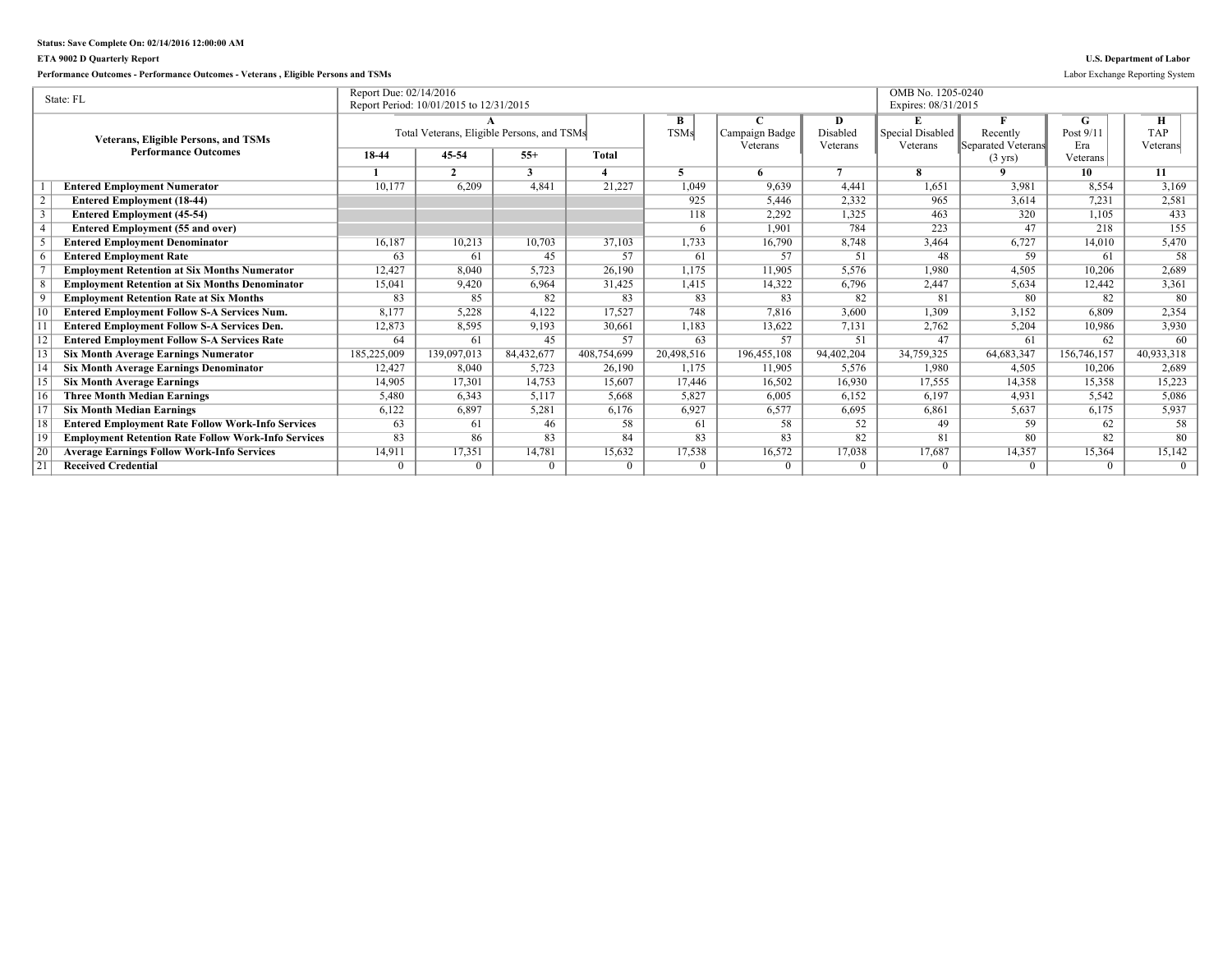### **ETA 9002 E Quarterly Report U.S. Department of Labor**

**Services to Participants** Labor Exchange Reporting System

| State: FL |                                                        |                 | Report Due: 02/14/2016<br>Report Period: 10/01/2015 to 12/31/201: |                                                                            |                                                                   |                                           |                                                             |                                                                 |                     |                                                                |                                                                                            |                                                      |                                     |                                                         |                                                            |                                                                                                       |                                                              |                                                   |                                                                    |                                         |                                                                            | OMB No. 1205-0240<br>Expires: 08/31/2015                                          |        |                                                                       |                                      |
|-----------|--------------------------------------------------------|-----------------|-------------------------------------------------------------------|----------------------------------------------------------------------------|-------------------------------------------------------------------|-------------------------------------------|-------------------------------------------------------------|-----------------------------------------------------------------|---------------------|----------------------------------------------------------------|--------------------------------------------------------------------------------------------|------------------------------------------------------|-------------------------------------|---------------------------------------------------------|------------------------------------------------------------|-------------------------------------------------------------------------------------------------------|--------------------------------------------------------------|---------------------------------------------------|--------------------------------------------------------------------|-----------------------------------------|----------------------------------------------------------------------------|-----------------------------------------------------------------------------------|--------|-----------------------------------------------------------------------|--------------------------------------|
|           |                                                        |                 |                                                                   |                                                                            | $\mathbf{D}$                                                      |                                           |                                                             | G                                                               |                     |                                                                |                                                                                            |                                                      |                                     |                                                         |                                                            |                                                                                                       |                                                              |                                                   |                                                                    |                                         |                                                                            |                                                                                   |        | $\mathbf{u}$                                                          |                                      |
|           |                                                        | $O*NE1$<br>SOC: | 11                                                                | 13                                                                         | 15                                                                | 17                                        | 19                                                          | 21                                                              | 23                  | 25                                                             | 27                                                                                         | 29                                                   | 31                                  | 33                                                      | 35                                                         | 27                                                                                                    | 39                                                           | 41                                                |                                                                    | $45^{\circ}$                            |                                                                            | 49                                                                                | 51     | 53                                                                    | 55                                   |
|           |                                                        | Tota            | <b>Occupations b</b>                                              | <b>Business</b><br>Financia<br>Management Operations<br><b>Occupations</b> | Computer<br>and<br>Mathematical Engineering<br><b>Occupations</b> | Architecture<br>and<br><b>Occupations</b> | Life.<br><b>Physical and Community</b><br>Social<br>Science | and Social<br><b>Services</b><br><b>Occupations</b> Occupations | Legal<br>Occupation | <b>Education.</b><br>Training,<br>and<br>Library<br>Occupation | Arts, Design.<br><b>Entertainment, Practitioner</b><br>Sports, and<br>Media<br>Occupations | Healthcare<br><b>Technical</b><br><b>Decupations</b> | <b>Healthcare</b><br><b>Support</b> | Protective<br>Service<br><b>Occupations Occupations</b> | Food<br>Preparation <sup>1</sup><br>and Serving<br>Related | <b>Building and</b><br><b>Grounds</b><br>Cleaning and<br>Maintenanc<br><b>Occupations</b> Occupations | Personal<br>Care and<br><b>Service</b><br><b>Decupations</b> | Sales and<br><b>Related</b><br><b>Occupations</b> | Office and<br>dministrativ<br><b>Support</b><br><b>Occupations</b> | Farming.<br>Fishing.<br>and<br>Forestry | Construction<br>and<br><b>Extraction</b><br><b>Decupations Occupations</b> | Installation.<br>Maintenance.<br>and Repair Production<br>Occupations Occupations |        | <b>Transportation</b><br>and Material<br>Moving<br><b>Occupations</b> | Military<br>Specific<br>Occupations. |
|           | <b>Total Openings Received</b>                         | 294.01          | 13,167                                                            | 11.764                                                                     | 12.809                                                            | 5,426                                     |                                                             | 4.089                                                           | 670                 | 4,822                                                          | 2,706                                                                                      | 16,164                                               | 7,157                               | 7.208                                                   | 15.658                                                     | 12,505                                                                                                | 6,930                                                        | 20,326                                            | 45.978                                                             | 57,089                                  | 9.341                                                                      | 112                                                                               | 11,280 | 7.977                                                                 | 102                                  |
| 11        | Agriculture, Forestry, Fishing, and Hunting            | 57,083          | 139                                                               | 86                                                                         |                                                                   |                                           | 29                                                          |                                                                 |                     |                                                                |                                                                                            |                                                      |                                     |                                                         |                                                            | 60                                                                                                    | 222                                                          | 13                                                | 95                                                                 | 55.566                                  |                                                                            | 58                                                                                | 63     | 733                                                                   |                                      |
| 21        | Mining                                                 | 360             | 36                                                                | 29                                                                         |                                                                   | 87                                        |                                                             |                                                                 |                     |                                                                |                                                                                            |                                                      |                                     |                                                         |                                                            |                                                                                                       |                                                              |                                                   | 22                                                                 |                                         | 28                                                                         | $\Lambda$ <sup>3</sup>                                                            | 58     | 34                                                                    |                                      |
| 22        | <b>Utilities</b>                                       | 794             | $50 -$                                                            | 32                                                                         | 50                                                                | 45                                        |                                                             |                                                                 |                     |                                                                |                                                                                            |                                                      |                                     |                                                         |                                                            | 13                                                                                                    |                                                              | 45                                                | 130                                                                |                                         | 62                                                                         | 138                                                                               | 65     | 142                                                                   |                                      |
| 23        | Construction                                           | 10.519          | 693                                                               | 234                                                                        | 54                                                                | 448                                       | 13                                                          |                                                                 | $\sim$              | 14                                                             | 26                                                                                         | 20                                                   |                                     | 29                                                      |                                                            | 111                                                                                                   |                                                              | 260                                               | 733                                                                | $\sim$                                  | 5.548                                                                      | 1.193                                                                             | 434    | 693                                                                   |                                      |
| $31 - 31$ | Manufacturing                                          | 17.679          | 1,550                                                             | 1.024                                                                      | 707                                                               | 1.319                                     | 271                                                         | 13                                                              | 21                  | 62                                                             | 275                                                                                        | 498                                                  |                                     | 30                                                      | 115                                                        | 201                                                                                                   |                                                              | 1.488                                             | 2,296                                                              | 28                                      | 503                                                                        | 1.331                                                                             | 4.349  | 1.513                                                                 |                                      |
| 42        | <b>Wholesale Trade</b>                                 | 7.530           | 450                                                               | 659                                                                        | 301                                                               | 138                                       |                                                             |                                                                 | $10^{-7}$           |                                                                | 59                                                                                         | 170                                                  | 58                                  |                                                         |                                                            | 35                                                                                                    |                                                              | 1.007                                             | 1.834                                                              | 111                                     | 66                                                                         | 517                                                                               | 902    | 1.166                                                                 |                                      |
| 44-45     | <b>Retail Trade</b>                                    | 12.149          | 537                                                               | 364                                                                        | 260                                                               | 38                                        | 15                                                          |                                                                 | 22                  | 14                                                             | 229                                                                                        | 94                                                   | 13                                  | 56                                                      | 208                                                        | 76                                                                                                    | 10                                                           | 5,730                                             | 2.491                                                              | 26                                      | 94                                                                         | 451                                                                               | 499    | 915                                                                   |                                      |
| 48-49     | <b>Transportation and Warehousing</b>                  | 10.080          | 512                                                               | 493                                                                        | 294                                                               | 169                                       | 22                                                          |                                                                 | 11                  | 13                                                             | 19                                                                                         | 29                                                   |                                     | 82                                                      | 18                                                         | 62                                                                                                    | 27                                                           | 189                                               | 1,722                                                              | $33 -$                                  |                                                                            | 450                                                                               | 268    | 5.598                                                                 |                                      |
| 51        | Information                                            | 8.199           | 438                                                               | 1.438                                                                      | 960                                                               | 145                                       | 24                                                          |                                                                 | 18                  | 23                                                             | 349                                                                                        | 213                                                  | 11                                  |                                                         | 52                                                         |                                                                                                       |                                                              | 622                                               | 3.434                                                              |                                         | 53                                                                         | 207                                                                               | 35     | 153                                                                   |                                      |
| 52        | <b>Finance and Insurance</b>                           | 11.059          | 852                                                               | 2.198                                                                      | 1.056                                                             | 27                                        | 20                                                          | 131                                                             | 96                  |                                                                | 63                                                                                         | 408                                                  | 88                                  | 12                                                      | 25                                                         | 11                                                                                                    | 10                                                           | 3,232                                             | 2,713                                                              |                                         |                                                                            | 22                                                                                | 46     |                                                                       |                                      |
| 53        | <b>Real Estate and Rental and Leasing</b>              | 3.563           | 534                                                               | 226                                                                        | 62                                                                | 61                                        |                                                             |                                                                 | $10-10$             |                                                                | 20                                                                                         | 30                                                   | 74                                  | 53                                                      | 185                                                        | 443                                                                                                   | 43                                                           | 296                                               | 673                                                                |                                         | 49                                                                         | 505                                                                               | 47     | 233                                                                   |                                      |
| 54        | <b>Professional, Scientific and Technical Services</b> | 19.041          | 1.304                                                             | 1.831                                                                      | 5.540                                                             | 2,038                                     | 397                                                         | 132                                                             | 292                 | 154                                                            | 427                                                                                        | 163                                                  | 82                                  | 72                                                      | 148                                                        | 235                                                                                                   | 17                                                           | 1.301                                             | 3,103                                                              | 18                                      | 347                                                                        | 481                                                                               | 642    | 284                                                                   | 33                                   |
| 55        | <b>Management of Companies and Enterprises</b>         | 604             | 57                                                                | 78                                                                         | 33                                                                |                                           |                                                             |                                                                 |                     |                                                                |                                                                                            |                                                      |                                     |                                                         | 47                                                         | 50                                                                                                    | $\overline{13}$                                              | 17                                                | 158                                                                |                                         | 13                                                                         | 69                                                                                | 29     | 10                                                                    |                                      |
| 56        | Admin. And Spt. Waste Mgt. And Remediation Services    | 50,078          | 2,132                                                             | 1,411                                                                      | 1,394                                                             | 452                                       | 403                                                         | 210                                                             | 69                  | 394                                                            | 279                                                                                        | 710                                                  | 126                                 | 4,266                                                   | 1.054                                                      | 6,675                                                                                                 | 442                                                          | 3,807                                             | 17,401                                                             | 191                                     | 1.846                                                                      | 1,209                                                                             | 2,429  | 3,170                                                                 |                                      |
| -61       | <b>Educational Services</b>                            | 7.731           | 806                                                               | 217                                                                        | 297                                                               | $50^{\circ}$                              | 62                                                          | 371                                                             |                     | 3138                                                           | 202                                                                                        | 101                                                  | 21                                  | 63                                                      | 269                                                        | 400                                                                                                   | 199                                                          | 72                                                | 854                                                                |                                         | 56                                                                         | 160                                                                               | 24     | 362                                                                   |                                      |
| 62        | <b>Health Care and Social Assistance</b>               | 33,245          | 1.400                                                             | 559                                                                        | 259                                                               | 69                                        | 213                                                         | 2,546                                                           | 18                  | 672                                                            | 110                                                                                        | 13,374                                               | 6.519                               | 153                                                     | 911                                                        | 652                                                                                                   | 1.140                                                        | 358                                               | 3,347                                                              |                                         | 17                                                                         | 321                                                                               | 92     | 514                                                                   |                                      |
| 71        | Arts, Entertainment, and Recreation                    | 9.054           | 104                                                               | 68                                                                         | 1,021                                                             |                                           |                                                             |                                                                 |                     |                                                                | 458                                                                                        |                                                      |                                     | 138                                                     | 3.632                                                      | 192                                                                                                   | 2,336                                                        | 551                                               | 295                                                                |                                         | 10                                                                         | 77                                                                                | 63     | 63                                                                    |                                      |
| 72        | <b>Accommodation and Food Services</b>                 | 17.027          | 784                                                               | 166                                                                        | 45                                                                | 33                                        |                                                             |                                                                 | 11                  |                                                                | 40                                                                                         |                                                      | 23                                  | 227                                                     | 8,727                                                      | 2,560                                                                                                 | 678                                                          | 763                                               | 1,796                                                              |                                         | 25                                                                         | 488                                                                               | 275    | 361                                                                   |                                      |
| -81       | <b>Other Services</b>                                  | 7.841           | 347                                                               | 249                                                                        | 151                                                               | Q7                                        | 32                                                          | 365                                                             |                     | 82                                                             | 44                                                                                         | 161                                                  | 47                                  | 102                                                     | 140                                                        | 422                                                                                                   | 1.385                                                        | 430                                               | 887                                                                | 487                                     | 191                                                                        | 826                                                                               | 644    | 743                                                                   |                                      |
| 92        | <b>Public Administration</b>                           | 10.375          | 442                                                               | 402                                                                        | 320                                                               | 189                                       | 167                                                         | 289                                                             | 69                  | 217                                                            | 92                                                                                         | 170                                                  |                                     | 1.903                                                   | 113                                                        | 302                                                                                                   | 369                                                          | 141                                               | 1.994                                                              | 616                                     | 385                                                                        | 566                                                                               | 316    | 1.259                                                                 |                                      |
|           | <b>Federal Contractor Job Listings</b>                 | 92,677          |                                                                   |                                                                            |                                                                   |                                           |                                                             |                                                                 |                     |                                                                |                                                                                            |                                                      |                                     |                                                         |                                                            |                                                                                                       |                                                              |                                                   |                                                                    |                                         |                                                                            |                                                                                   |        |                                                                       |                                      |
|           | <b>Federal Contractors</b>                             | 3.146           |                                                                   |                                                                            |                                                                   |                                           |                                                             |                                                                 |                     |                                                                |                                                                                            |                                                      |                                     |                                                         |                                                            |                                                                                                       |                                                              |                                                   |                                                                    |                                         |                                                                            |                                                                                   |        |                                                                       |                                      |
|           | <b>Total Employers</b>                                 | 23.094          |                                                                   |                                                                            |                                                                   |                                           |                                                             |                                                                 |                     |                                                                |                                                                                            |                                                      |                                     |                                                         |                                                            |                                                                                                       |                                                              |                                                   |                                                                    |                                         |                                                                            |                                                                                   |        |                                                                       |                                      |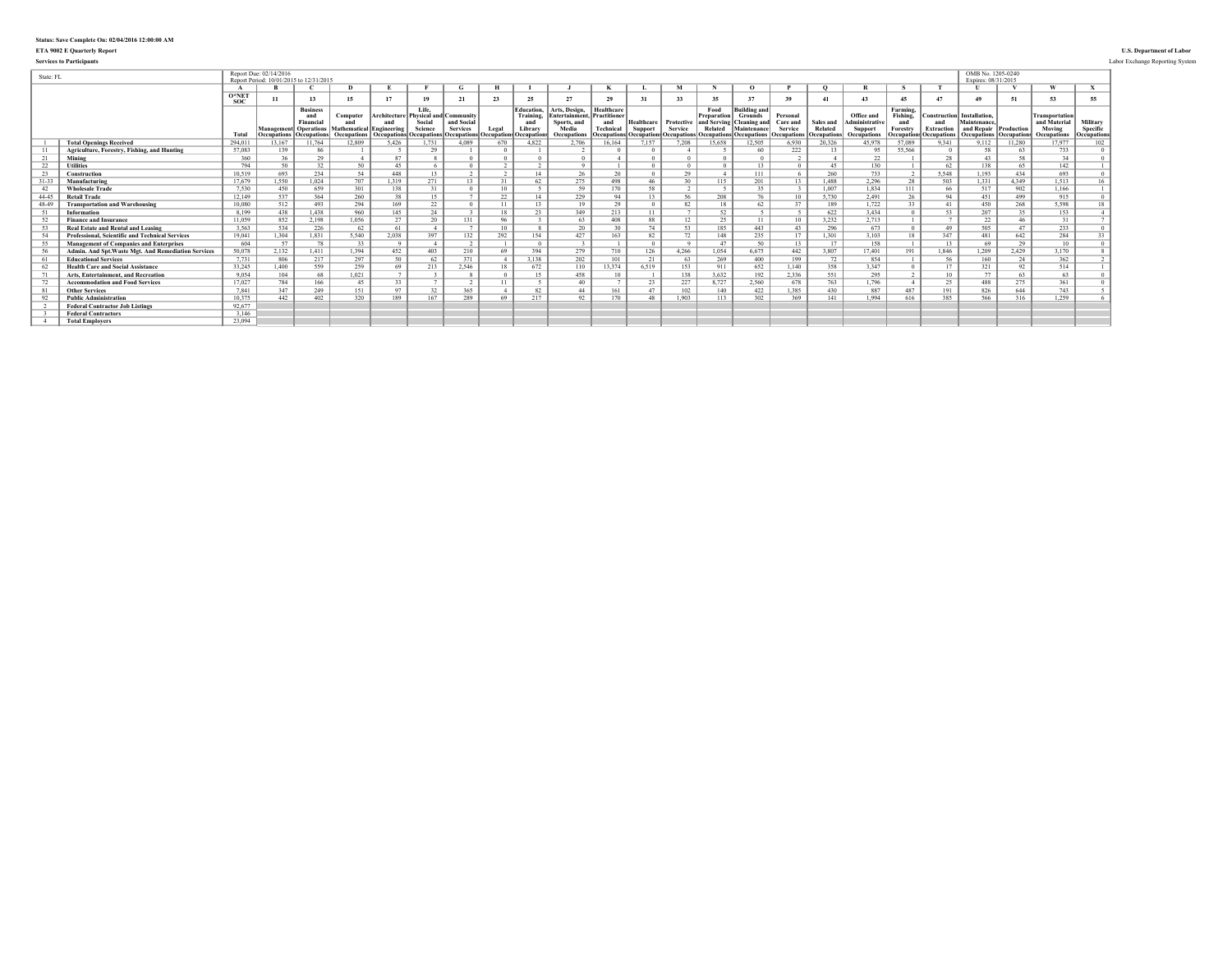## **ETA 9002 EUC Quarterly Report U.S. Department of Labor**

**Priority of Service** Labor Exchange Reporting System

| State: FL      |                                                    | OMB No. 1205-0240        |                                             |
|----------------|----------------------------------------------------|--------------------------|---------------------------------------------|
|                | Report Due: 02/14/2016                             | Expires: 08/31/2015      |                                             |
|                | <b>Current Reporting Period Ending:</b>            | <b>Total EUC RES/REA</b> | <b>Veterans, Eligible Persons, TSMs Who</b> |
|                | 12/31/2015                                         | <b>Claimants</b>         | <b>Receive EUC RES/REA</b>                  |
|                | <b>Total Participants</b>                          | 73,391                   | 4,999                                       |
| $\overline{2}$ | <b>Interstate</b>                                  | $\Omega$                 | $\theta$                                    |
| 3              | <b>Male</b>                                        | 32,853                   | 4,177                                       |
| $\overline{4}$ | Female                                             | 40,538                   | 822                                         |
| 5              | Adult (18 and over)                                | 73,388                   | 4,999                                       |
| 6              | $18 - 44$                                          | 36,409                   | 1,680                                       |
| 7              | $45 - 54$                                          | 19,047                   | 1,438                                       |
| 8              | 55 and over                                        | 17,932                   | 1,881                                       |
| 9              | <b>Total Exiters</b>                               | 55,415                   | 3,688                                       |
| 10             | <b>Entered Employment Numerator</b>                | 37,411                   | 2,215                                       |
| 11             | <b>Entered Employment (Youth)</b>                  | 3                        | $\overline{0}$                              |
| 12             | <b>Entered Employment (18-44)</b>                  | 20,627                   | 861                                         |
| 13             | <b>Entered Employment (45-54)</b>                  | 9,872                    | 686                                         |
| 14             | <b>Entered Employment (55 and over)</b>            | 6,909                    | 668                                         |
| 15             | <b>Entered Employment Rate</b>                     | 60                       | 54                                          |
| 16             | <b>Employment Retention at Six Mo. Numerator</b>   | 51,912                   | 3,166                                       |
| 17             | <b>Employment Retention at Six Mo. Denominator</b> | 63,504                   | 3,859                                       |
| 18             | <b>Employment Retention Rate at Six Mo.</b>        | 82                       | 82                                          |
| 19             | <b>Six Month Average Earnings</b>                  | 11,876                   | 13,513                                      |
|                | <b>Staff-Assisted Service Distribution</b>         |                          |                                             |
| 20             | <b>Received Staff-Assisted Services</b>            | 61,671                   | 4,117                                       |
| 21             | <b>Career Guidance</b>                             | 14,068                   | 1,178                                       |
| 22             | <b>Job Search Activities</b>                       | 37,800                   | 2,553                                       |
| 23             | <b>Referred to Employment</b>                      | 13,546                   | 1,105                                       |
| 24             | <b>Referred to WIA Services</b>                    | 1,192                    | 100                                         |
| 25             | <b>Received Workforce Info Services</b>            | 49,234                   | 3,452                                       |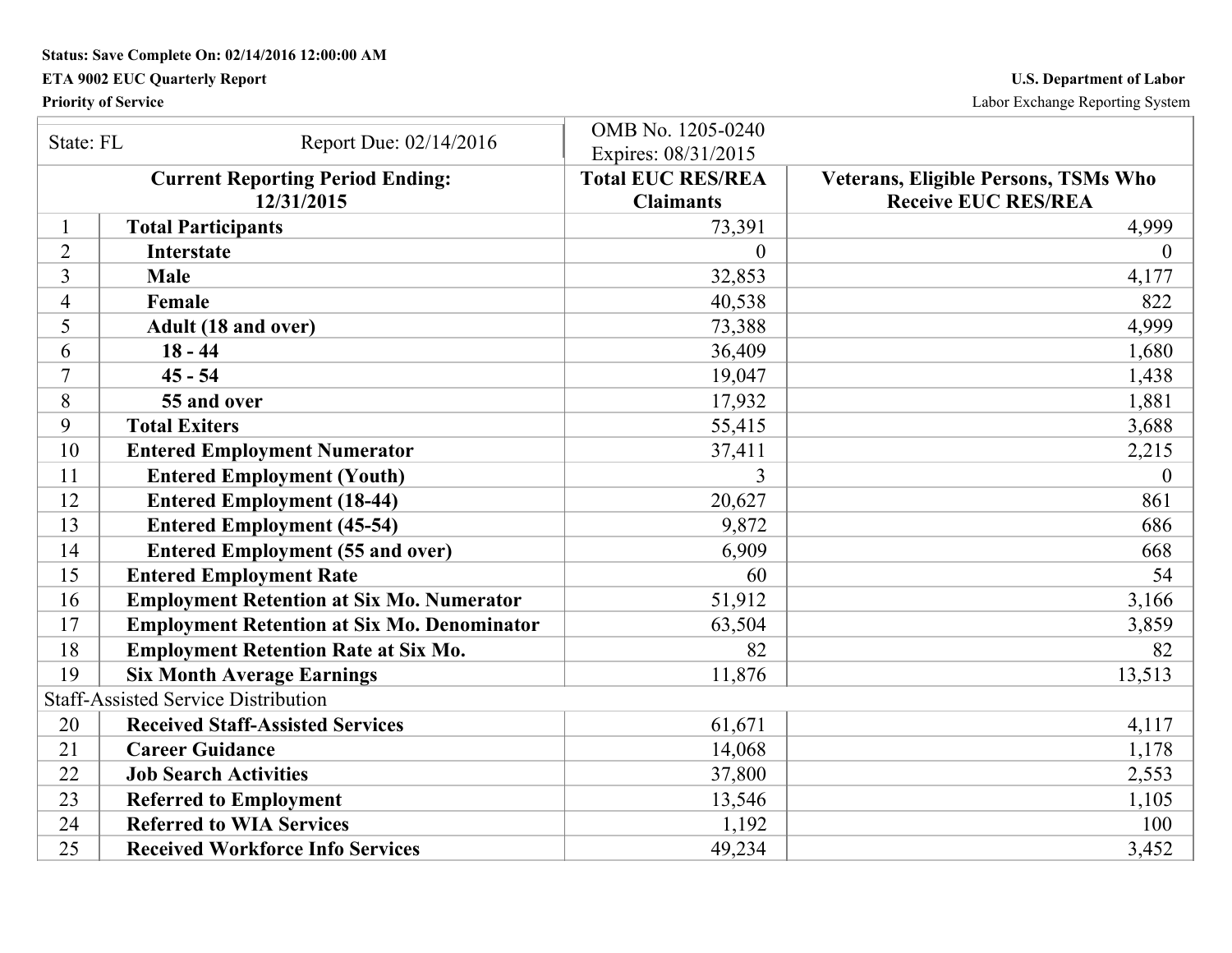# **Status: Save Complete On: 02/14/2016 12:00:00 AM ETA 9002 F Quarterly Report U.S. Department of Labor Priority of Service** Labor Exchange Reporting System

|                | State: FL                                                                                       | Report Due:<br>02/14/2016 |                          | OMB No.<br>1205-0240<br>Expires:<br>08/31/2015 |                          |
|----------------|-------------------------------------------------------------------------------------------------|---------------------------|--------------------------|------------------------------------------------|--------------------------|
|                | <b>Current Reporting Period Ending:</b>                                                         | <b>Current Quarter</b>    |                          | <b>Cumulative Four</b><br><b>Quarters</b>      |                          |
|                | 12/31/2015                                                                                      | <b>Total</b>              | Percent<br><b>Served</b> | <b>Total</b>                                   | Percent<br><b>Served</b> |
|                | <b>Covered Entrants Who Reached the End of the Entry Period</b>                                 | 6,780                     | 100                      | 34,575                                         | 100                      |
| $\overline{2}$ | <b>Covered Entrants Who Received a Service During the Entry Period</b>                          | 6,679                     | 99                       | 34,046                                         | 99                       |
|                | <b>Covered Entrants Who Received a Staff-Assisted Service During the Entry</b><br><b>Period</b> | 4,532                     | 67                       | 21,553                                         | 62                       |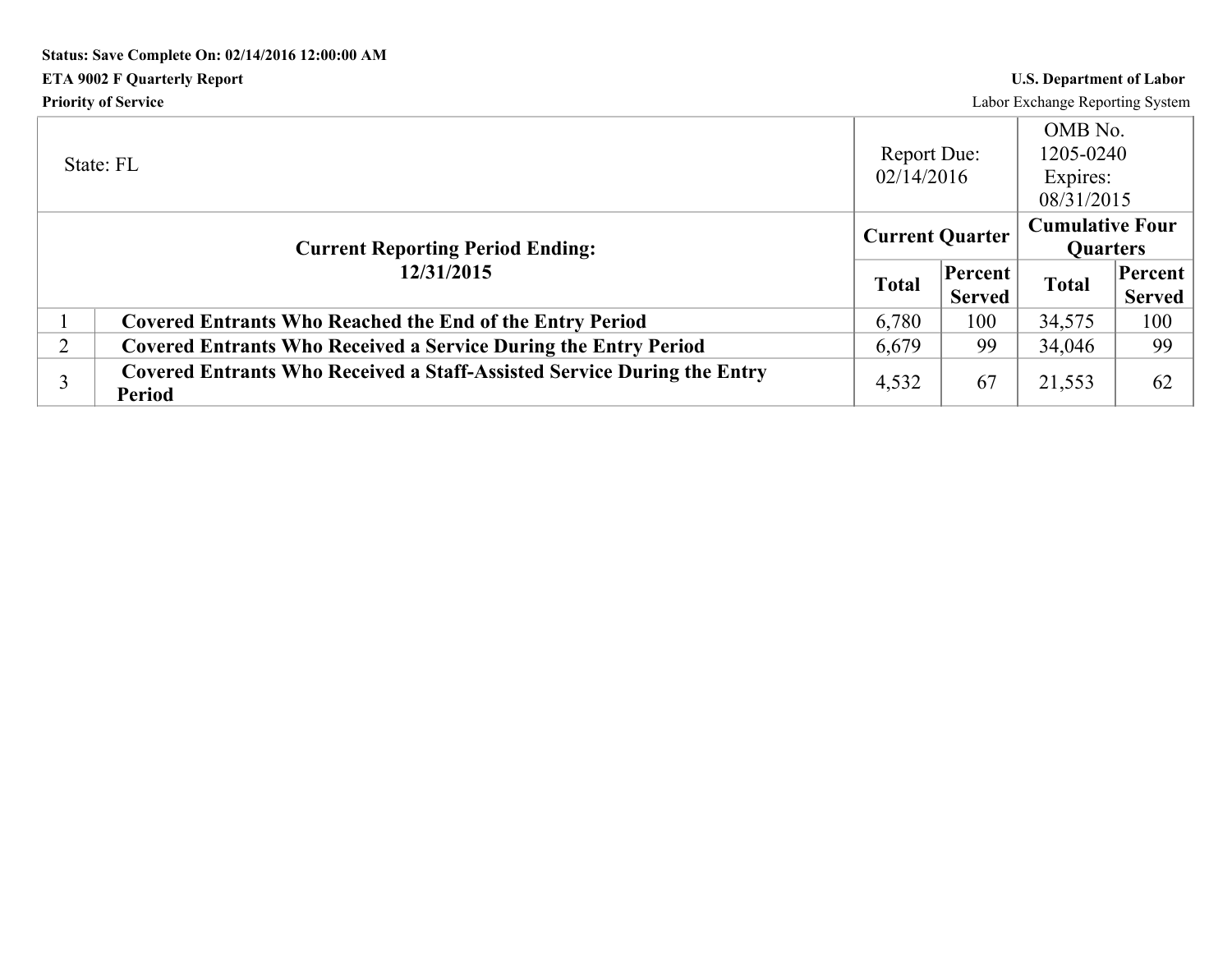Veterans' Employment and Training Service

| State: FL       |                                                                            | <b>Report Due: 02/14/2016</b> | Report Period: 10/01/2015 to 12/31/2015 |                                                             |                           |                           |                                      |                                                          | OMB Approval No. 1205-0240<br>Expiration Date: 08/31/2015 |                      |                              |
|-----------------|----------------------------------------------------------------------------|-------------------------------|-----------------------------------------|-------------------------------------------------------------|---------------------------|---------------------------|--------------------------------------|----------------------------------------------------------|-----------------------------------------------------------|----------------------|------------------------------|
|                 |                                                                            | A<br>Total                    | $\overline{B}$<br><b>TSMs</b>           | $\overline{C}$<br>Total<br>Veterans and<br>Eligible Persons | D<br>Campaign<br>Veterans | E<br>Disabled<br>Veterans | F<br>Special<br>Disabled<br>Veterans | G<br>Recently<br>Separated<br>Veterans $(3 \text{ yrs})$ | H<br>Female<br>Veterans                                   | Homeless<br>Veterans | Post 9-11<br>Era<br>Veterans |
| -1              | <b>Total Participants</b>                                                  | 16,022                        | 356                                     | 14,456                                                      | 6,588                     | 4,678                     | 1,965                                | 2,308                                                    | 2,106                                                     | 1,785                | 5,137                        |
| 2               | Male                                                                       | 13,385                        | 288                                     | 12,192                                                      | 5,792                     | 3,856                     | 1,580                                | 1,864                                                    |                                                           | 1,563                | 4,108                        |
| 3               | Female                                                                     | 2,637                         | 68                                      | 2,264                                                       | 796                       | 822                       | 385                                  | 444                                                      |                                                           | 222                  | 1,029                        |
| $\overline{4}$  | 18-44                                                                      | 6,531                         | 282                                     | 5,740                                                       | 3,262                     | 2,098                     | 1,004                                | 1,995                                                    | 1,165                                                     | 617                  | 4,096                        |
| 5               | $45 - 54$                                                                  | 4,780                         | 69                                      | 4,366                                                       | 1,572                     | 1,404                     | 594                                  | 250                                                      | 630                                                       | 661                  | 824                          |
| 6               | 55 And Over                                                                | 4,711                         | 5                                       | 4,350                                                       | 1,754                     | 1,176                     | 367                                  | 63                                                       | 311                                                       | $\overline{507}$     | 217                          |
| $7\overline{ }$ | <b>Total Exiters</b>                                                       | 11,625                        | 276                                     | 10,330                                                      | 4,769                     | 3,211                     | 1,316                                | 1,725                                                    | 1,507                                                     | 1,127                | 3,786                        |
|                 | a Services Provided                                                        |                               |                                         |                                                             |                           |                           |                                      |                                                          |                                                           |                      |                              |
| 8               | <b>Received Staff Assisted</b><br>Services                                 | 7,410                         | 164                                     | 6,597                                                       | 3,091                     | 2,704                     | 1,230                                | 1,070                                                    | 991                                                       | 1,192                | 2,679                        |
| $\mathbf{Q}$    | <b>Attended TAP Employment</b><br>Workshop                                 | $\mathbf{0}$                  | $\overline{0}$                          | $\overline{0}$                                              | $\overline{0}$            | $\overline{0}$            | $\overline{0}$                       | $\mathbf{0}$                                             | $\theta$                                                  | $\mathbf{0}$         | $\mathbf{0}$                 |
| 10              | Received Career Guidance                                                   | 4.027                         | 94                                      | 3,592                                                       | 1,669                     | 1,528                     | 693                                  | 574                                                      | 539                                                       | 716                  | 1,462                        |
| 11              | Received Intensive Services                                                | 6,353                         | 151                                     | 5,701                                                       | 2,686                     | 2,359                     | 1,079                                | 940                                                      | 850                                                       | 1,060                | 2,333                        |
| 12              | Referred to Federal Training                                               | 792                           | 5                                       | $\overline{724}$                                            | 340                       | 277                       | 132                                  | 111                                                      | 99                                                        | 155                  | 272                          |
| 13              | Received Job Search<br>Activities                                          | 4,282                         | 99                                      | 3,899                                                       | 1,807                     | 1,570                     | 696                                  | 619                                                      | 604                                                       | 756                  | 1,546                        |
| 14              | Referred to Employment                                                     | 2,597                         | $\overline{51}$                         | 2,335                                                       | 1,060                     | 934                       | 416                                  | 328                                                      | 361                                                       | 425                  | 873                          |
| 15              | Referred to Federal Job                                                    | 94                            | $\overline{2}$                          | 87                                                          | 40                        | $\overline{35}$           | 15                                   | 13                                                       | 11                                                        | 12                   | $\overline{30}$              |
| 16              | Referred to Federal Contractor<br>Job                                      |                               |                                         |                                                             | 563                       |                           | 228                                  | 161                                                      |                                                           |                      |                              |
|                 | <b>b.</b> Results And Outcomes                                             |                               |                                         |                                                             |                           |                           |                                      |                                                          |                                                           |                      |                              |
| 17              | <b>Entered Employment Following</b><br>Staff Assisted Services Num.        |                               | 199                                     | 7,258                                                       | 3,329                     | 1,720                     | 622                                  | 1,358                                                    | 1,026                                                     | 516                  | 2,796                        |
| 18              | <b>Entered Employment Following</b><br>Staff Assisted Services Den.        |                               | 314                                     | 13,189                                                      | 5,976                     | 3,446                     | 1,307                                | 2,187                                                    | 1,794                                                     | 1,076                | 4,502                        |
| 19              | <b>Entered Employment Following</b><br><b>Staff Assisted Services Rate</b> |                               | 63                                      | 55                                                          | 56                        | 50                        | 48                                   | 62                                                       | 57                                                        | 48                   | 62                           |
| 20              | <b>Entered Employment Following</b><br>Intensive Services Num.             |                               | 82                                      | 2,182                                                       | 1,063                     | 720                       | 290                                  | 421                                                      | 351                                                       | 256                  | 928                          |
| 21              | <b>Entered Employment Following</b><br>Intensive Services Den.             |                               | 112                                     | 3,793                                                       | 1,814                     | 1,394                     | 598                                  | 668                                                      | 577                                                       | 504                  | 1,476                        |
| 22              | <b>Entered Employment Following</b><br>Intensive Services Rate             |                               | 73                                      | 58                                                          | 59                        | 52                        | 49                                   | 63                                                       | 61                                                        | 51                   | 63                           |
| 23              | Employment Retention at Six<br>Months Numerator                            |                               | 332                                     | 10,650                                                      | 4,775                     | 2,334                     | 829                                  | 1,825                                                    | 1,582                                                     | 442                  | 3,941                        |
| 24              | Employment Retention at Six<br><b>Months Denominator</b>                   |                               | 404                                     | 12,733                                                      | 5,763                     | 2,875                     | 1,044                                | 2,263                                                    | 1,899                                                     | 596                  | 4,805                        |
| 25              | Employment Retention at Six<br>Months Rate                                 |                               | 82                                      | 84                                                          | 83                        | 81                        | 79                                   | 81                                                       | 83                                                        | 74                   | 82                           |
| 26              | <b>Six Month Average Earnings</b><br>Numerator                             |                               | 5,730,574                               | 160,110,275                                                 | 75,251,140                | 37,774,752                | 13,849,041                           | 25,831,203                                               | 21,568,777                                                | 4,335,046            | 58,846,160                   |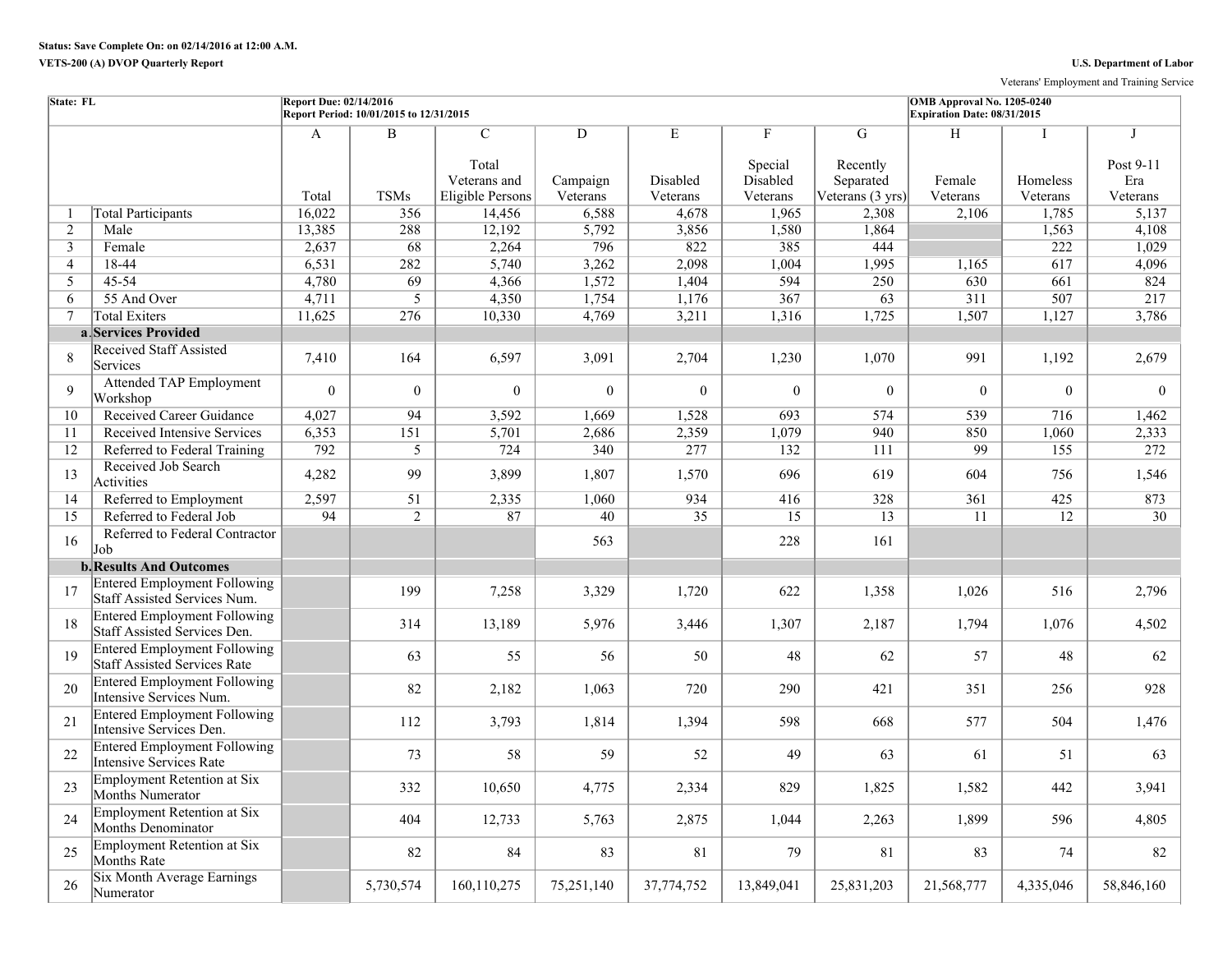|    | Six Month Average Earnings<br>Denominator | 332      | 10,650 | 4,775  | 2,334  | 829    | 1,825  | 1,582  | 442   | 3,941  |
|----|-------------------------------------------|----------|--------|--------|--------|--------|--------|--------|-------|--------|
| 28 | Six Months Average Earnings               | 17.261   | 15,034 | 15,759 | 16,185 | 16,706 | 14,154 | 13,634 | 9,808 | 14,932 |
| 29 | Three Month Median Earnings               | 6,079    | 5.589  | 5,815  | 5,914  | 5,905  | 5,118  | 5,330  | 3,679 | 5,574  |
| 30 | Six Month Median Earnings                 | 7,221    | 5,983  | 6,260  | 6,462  | 6,557  | 5,579  | 5,906  | 3,897 | 6,016  |
| 31 | <b>Federal Training Placements</b>        | $\theta$ |        |        |        |        |        |        |       |        |
| 32 | Entered into Federal Job                  | $\Omega$ |        |        |        |        |        |        |       |        |
| 33 | Entered into Contractor Job               |          |        |        |        |        |        |        |       |        |
| 34 | Received Credential                       | $\Omega$ |        |        |        |        |        |        |       |        |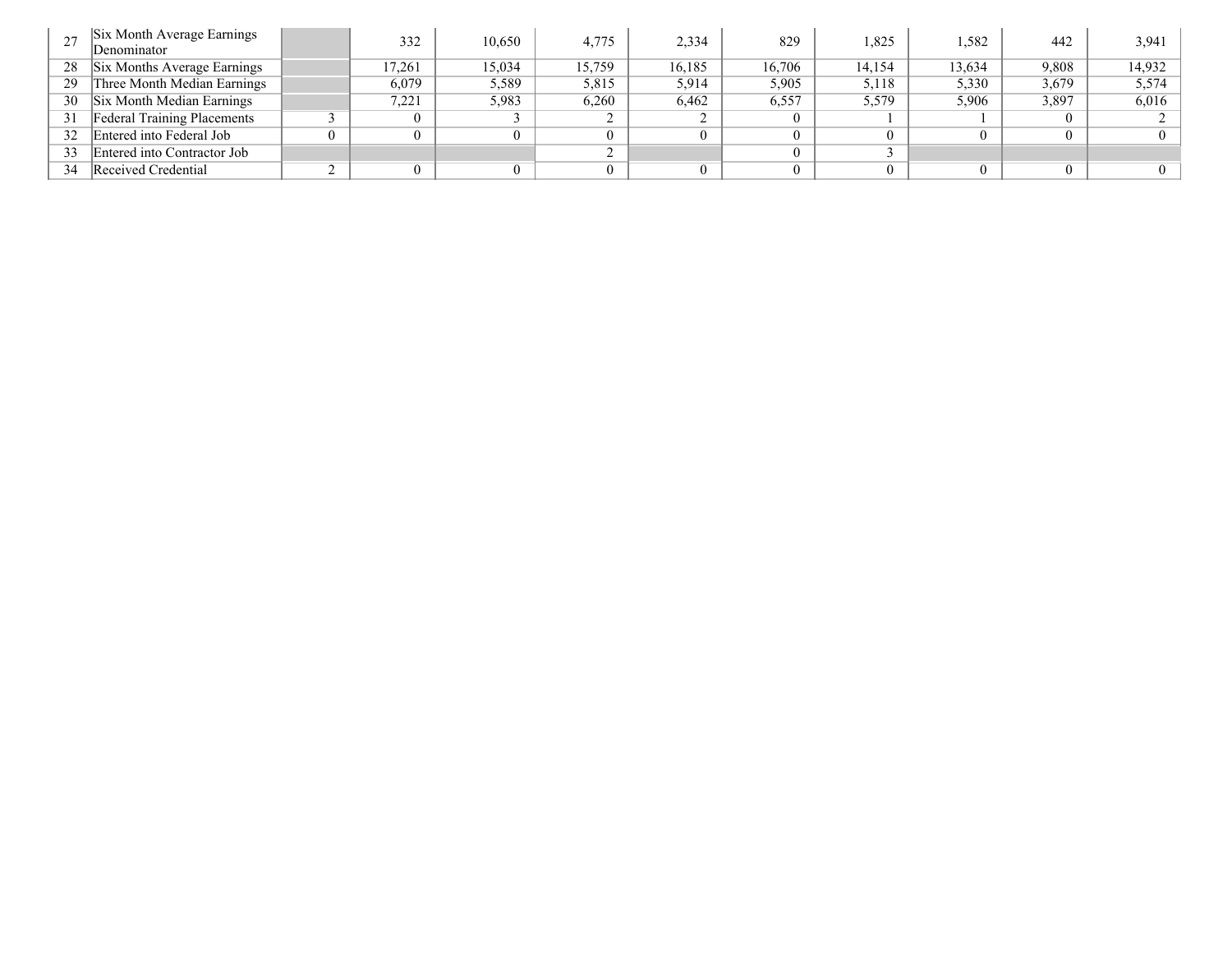Veterans' Employment and Training Service

| State: FL      |                                                                            | <b>Report Due: 02/14/2016</b> | Report Period: 10/01/2015 to 12/31/2015 |                                                  |                      |                      |                                 |                                           | OMB Approval No. 1205-0240<br>Expiration Date: 08/31/2015 |                      |                              |
|----------------|----------------------------------------------------------------------------|-------------------------------|-----------------------------------------|--------------------------------------------------|----------------------|----------------------|---------------------------------|-------------------------------------------|-----------------------------------------------------------|----------------------|------------------------------|
|                |                                                                            | A                             | $\overline{B}$                          | $\overline{C}$                                   | D                    | E                    | F                               | G                                         | H                                                         |                      | I                            |
|                |                                                                            | Total                         | <b>TSMs</b>                             | Total<br>Veterans and<br><b>Eligible Persons</b> | Campaign<br>Veterans | Disabled<br>Veterans | Special<br>Disabled<br>Veterans | Recently<br>Separated<br>Veterans (3 yrs) | Female<br>Veterans                                        | Homeless<br>Veterans | Post 9-11<br>Era<br>Veterans |
| -1             | <b>Total Participants</b>                                                  | 6,593                         | 131                                     | 6,070                                            | 2,626                | 1,371                | 473                             | 909                                       | 832                                                       | 377                  | 1,786                        |
| 2              | Male                                                                       | 5,534                         | 110                                     | 5,143                                            | 2,321                | 1,133                | 388                             | 744                                       |                                                           | 340                  | 1,429                        |
| 3              | Female                                                                     | 1,059                         | 21                                      | 927                                              | 305                  | 238                  | 85                              | 165                                       |                                                           | 37                   | 357                          |
| $\overline{4}$ | 18-44                                                                      | 2,525                         | 104                                     | 2,246                                            | 1,231                | 596                  | 234                             | 747                                       | 444                                                       | 128                  | 1,422                        |
| 5              | 45-54                                                                      | 2,009                         | 25                                      | 1,880                                            | 573                  | 418                  | 154                             | 121                                       | 270                                                       | 147                  | 282                          |
| 6              | 55 And Over                                                                | 2,059                         | $\overline{2}$                          | 1,944                                            | 822                  | 357                  | 85                              | 41                                        | 118                                                       | 102                  | 82                           |
| 7              | <b>Total Exiters</b>                                                       | 4,640                         | 116                                     | 4,259                                            | 1,875                | 993                  | 360                             | 629                                       | 589                                                       | 273                  | 1,330                        |
|                | a Services Provided                                                        |                               |                                         |                                                  |                      |                      |                                 |                                           |                                                           |                      |                              |
| 8              | <b>Received Staff Assisted</b><br>Services                                 | 108                           | $\overline{2}$                          | 88                                               | 37                   | 23                   | 9                               | 21                                        | 13                                                        | 19                   | 41                           |
| 9              | <b>Attended TAP Employment</b><br>Workshop                                 | $\overline{0}$                | $\overline{0}$                          | $\theta$                                         | $\theta$             | $\theta$             | $\theta$                        | $\overline{0}$                            | $\theta$                                                  | $\theta$             | $\overline{0}$               |
| 10             | Received Career Guidance                                                   | 22                            | $\overline{0}$                          | $\overline{22}$                                  | 10                   | 8                    | $\overline{2}$                  | $\overline{7}$                            | $\overline{3}$                                            | 6                    | 10                           |
| 11             | <b>Received Intensive Services</b>                                         | $\overline{8}$                | $\overline{0}$                          | $\overline{8}$                                   | $\overline{4}$       | $\overline{2}$       | $\overline{0}$                  | $\overline{4}$                            | $\overline{0}$                                            | $\overline{3}$       | $\overline{5}$               |
| 12             | Referred to Federal Training                                               | $\overline{0}$                | $\overline{0}$                          | $\overline{0}$                                   | $\Omega$             | $\theta$             | $\theta$                        | $\overline{0}$                            | $\theta$                                                  | $\overline{0}$       | $\theta$                     |
| 13             | Received Job Search<br>Activities                                          | 48                            | $\mathbf{1}$                            | 43                                               | 18                   | 13                   | 5                               | 10                                        | $\tau$                                                    | 10                   | 23                           |
| 14             | Referred to Employment                                                     | 60                            | $\overline{2}$                          | 45                                               | $\overline{20}$      | 12                   | $\overline{4}$                  | 14                                        | $\overline{4}$                                            | 10                   | 20                           |
| 15             | Referred to Federal Job                                                    | $\overline{8}$                | $\overline{0}$                          | $\overline{6}$                                   | $\overline{5}$       | $\overline{2}$       | $\overline{2}$                  | $\overline{5}$                            | $\overline{0}$                                            | $\overline{0}$       | 6                            |
| 16             | Referred to Federal Contractor<br>Job                                      |                               |                                         |                                                  | $\overline{4}$       |                      | $\mathbf{1}$                    | $\overline{2}$                            |                                                           |                      |                              |
|                | <b>b.</b> Results And Outcomes                                             |                               |                                         |                                                  |                      |                      |                                 |                                           |                                                           |                      |                              |
| 17             | <b>Entered Employment Following</b><br>Staff Assisted Services Num.        |                               | 112                                     | 3,971                                            | 1,739                | 773                  | 248                             | 680                                       | 500                                                       | 192                  | 1,357                        |
| 18             | <b>Entered Employment Following</b><br>Staff Assisted Services Den.        |                               | 177                                     | 7,368                                            | 3,218                | 1,592                | 541                             | 1,157                                     | 905                                                       | 404                  | 2,260                        |
| 19             | <b>Entered Employment Following</b><br><b>Staff Assisted Services Rate</b> |                               | 63                                      | 54                                               | 54                   | 49                   | 46                              | 59                                        | 55                                                        | 48                   | 60                           |
| 20             | <b>Entered Employment Following</b><br>Intensive Services Num.             |                               | 10                                      | 275                                              | 130                  | 66                   | 19                              | 43                                        | 44                                                        | 20                   | 98                           |
| 21             | <b>Entered Employment Following</b><br>Intensive Services Den.             |                               | 16                                      | 462                                              | 219                  | 123                  | 38                              | 71                                        | 65                                                        | 36                   | 148                          |
| 22             | <b>Entered Employment Following</b><br><b>Intensive Services Rate</b>      |                               | 63                                      | 60                                               | 59                   | 54                   | 50                              | 61                                        | 68                                                        | 56                   | 66                           |
| 23             | <b>Employment Retention at Six</b><br>Months Numerator                     |                               | 232                                     | 6,902                                            | 3,084                | 1,322                | 443                             | 1,188                                     | 978                                                       | 233                  | 2,421                        |
| 24             | Employment Retention at Six<br>Months Denominator                          |                               | 278                                     | 8,196                                            | 3,687                | 1,591                | 544                             | 1,461                                     | 1,149                                                     | 316                  | 2,944                        |
| 25             | Employment Retention at Six<br><b>Months Rate</b>                          |                               | 84                                      | 84                                               | 84                   | 83                   | 81                              | 81                                        | 85                                                        | 74                   | 82                           |
| 26             | Six Month Average Earnings<br>Numerator                                    |                               | 4,489,358                               | 107,973,891                                      | 50,771,514           | 22,192,423           | 7,734,678                       | 17,681,747                                | 13,802,426                                                | 2,302,801            | 37,045,645                   |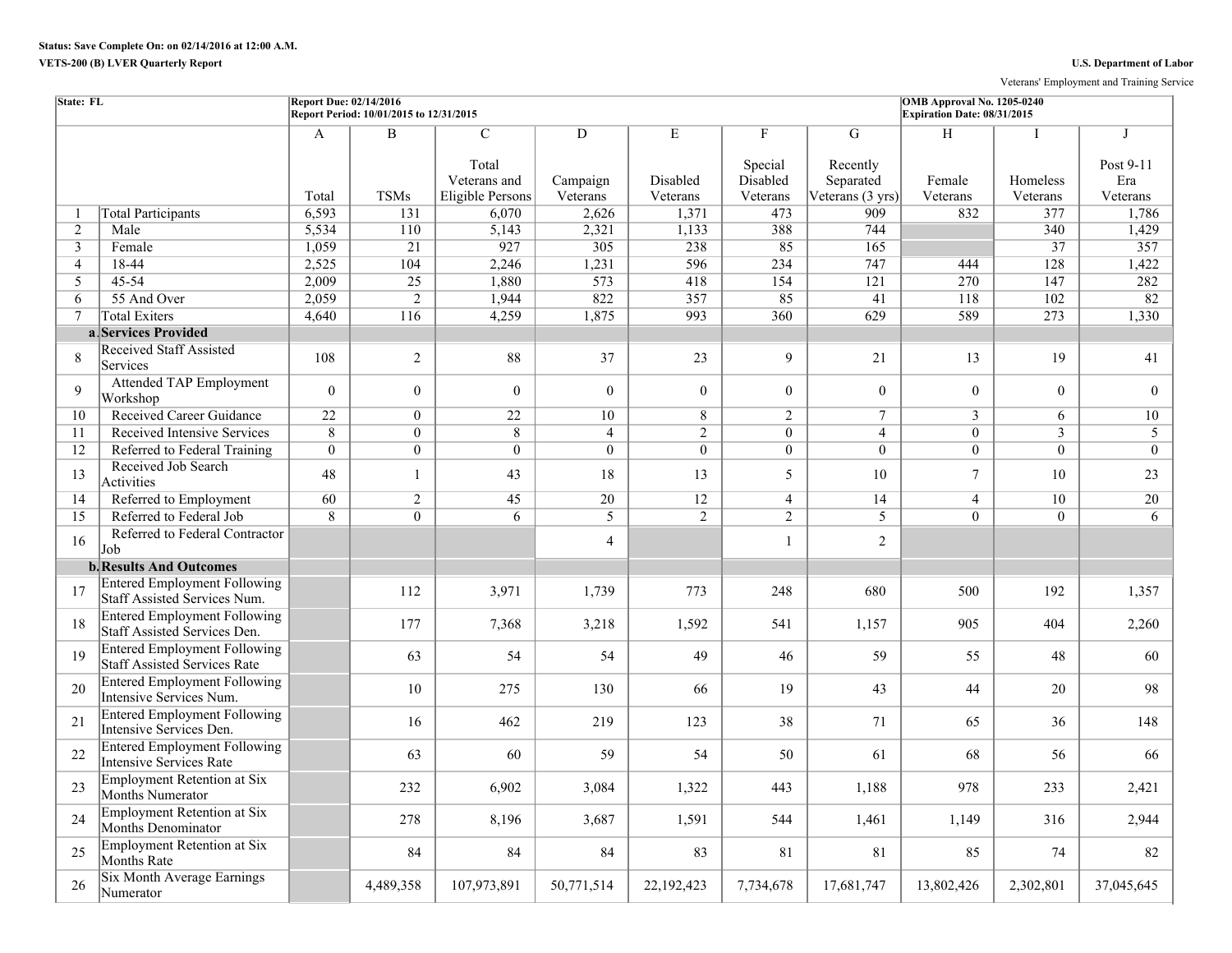|    | Six Month Average Earnings<br>Denominator | 232    | 6,902  | 3,084  | 1,322  | 443    | .188   | 978    | 233   | 2,421    |
|----|-------------------------------------------|--------|--------|--------|--------|--------|--------|--------|-------|----------|
| 28 | Six Months Average Earnings               | 19,351 | 15.644 | 16.463 | 16,787 | 17.460 | 14,884 | 14.113 | 9,883 | 15,302   |
| 29 | Three Month Median Earnings               | 8,204  | 5,971  | 6,245  | 6,553  | 6,718  | 5,506  | 5,888  | 4.154 | 5,845    |
| 30 | Six Month Median Earnings                 | 7.747  | 6,338  | 6,767  | 6,711  | 6,771  | 6,018  | 6,084  | 3,884 | 6,266    |
| 31 | <b>Federal Training Placements</b>        | 0      |        |        |        |        |        |        |       | $\Omega$ |
| 32 | Entered into Federal Job                  | 0      |        |        |        |        |        |        |       | $\theta$ |
| 33 | Entered into Contractor Job               |        |        |        |        |        |        |        |       |          |
| 34 | Received Credential                       | 0      |        |        |        |        |        |        |       | $\Omega$ |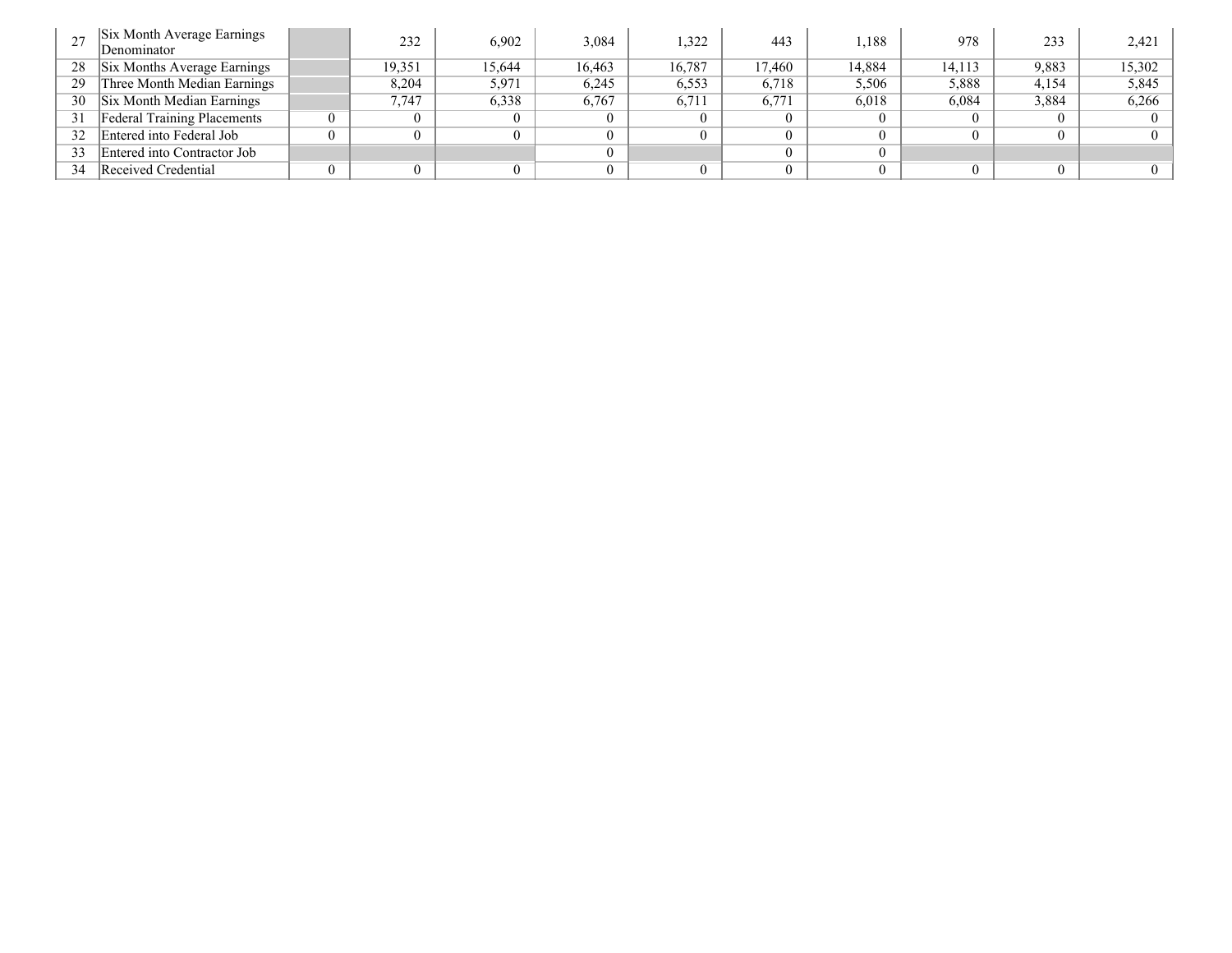Veterans' Employment and Training Service

| State: FL      |                                                                            | <b>Report Due: 02/14/2016</b> | Report Period: 10/01/2015 to 12/31/2015 |                                                             |                                        |                           |                                      |                                                | OMB Approval No. 1205-0240<br>Expiration Date: 08/31/2015 |                           |                                             |
|----------------|----------------------------------------------------------------------------|-------------------------------|-----------------------------------------|-------------------------------------------------------------|----------------------------------------|---------------------------|--------------------------------------|------------------------------------------------|-----------------------------------------------------------|---------------------------|---------------------------------------------|
|                |                                                                            | A<br>Total                    | $\, {\bf B}$<br><b>TSMs</b>             | $\overline{C}$<br>Total<br>Veterans and<br>Eligible Persons | $\overline{D}$<br>Campaign<br>Veterans | E<br>Disabled<br>Veterans | F<br>Special<br>Disabled<br>Veterans | G<br>Recently<br>Separated<br>Veterans (3 yrs) | H<br>Female<br>Veterans                                   | Ι<br>Homeless<br>Veterans | $\mathbf I$<br>Post 9-11<br>Era<br>Veterans |
| -1             | <b>Total Participants</b>                                                  | 18,350                        | 421                                     | 16,476                                                      | 7,463                                  | 5,118                     | 2,116                                | 2,685                                          | 2,396                                                     | 1,865                     | 5,862                                       |
| $\overline{2}$ | Male                                                                       | 15,283                        | 341                                     | 13,872                                                      | 6,558                                  | 4,218                     | 1,703                                | 2,168                                          |                                                           | 1,633                     | 4,683                                       |
| $\mathfrak{Z}$ | Female                                                                     | 3,067                         | 80                                      | 2,604                                                       | 905                                    | 900                       | 413                                  | 517                                            |                                                           | 232                       | 1,179                                       |
| $\overline{4}$ | 18-44                                                                      | 7,552                         | 334                                     | 6,587                                                       | 3,715                                  | 2,313                     | 1,087                                | 2,304                                          | 1,336                                                     | 654                       | 4,677                                       |
| 5              | 45-54                                                                      | 5,404                         | 81                                      | 4,920                                                       | 1,769                                  | 1,527                     | 644                                  | 304                                            | 709                                                       | 686                       | 939                                         |
| 6              | 55 And Over                                                                | 5,394                         | 6                                       | 4,969                                                       | 1,979                                  | 1,278                     | 385                                  | 77                                             | 351                                                       | 525                       | 246                                         |
| 7              | <b>Total Exiters</b>                                                       | 13,219                        | 332                                     | 11,721                                                      | 5,374                                  | 3,516                     | 1,422                                | 1,970                                          | 1,700                                                     | 1,187                     | 4,306                                       |
|                | a Services Provided                                                        |                               |                                         |                                                             |                                        |                           |                                      |                                                |                                                           |                           |                                             |
| 8              | <b>Received Staff Assisted</b><br>Services                                 | 7,497                         | 165                                     | 6,667                                                       | 3,121                                  | 2,724                     | 1,239                                | 1,089                                          | 999                                                       | 1,203                     | 2,716                                       |
| $\mathbf{Q}$   | <b>Attended TAP Employment</b><br>Workshop                                 | $\Omega$                      | $\mathbf{0}$                            | $\Omega$                                                    | $\theta$                               | $\theta$                  | $\theta$                             | $\theta$                                       | $\theta$                                                  | $\theta$                  | $\theta$                                    |
| 10             | Received Career Guidance                                                   | 4,049                         | $\overline{94}$                         | 3,614                                                       | 1,679                                  | 1,536                     | 695                                  | 581                                            | 542                                                       | 722                       | 1,472                                       |
| 11             | Received Intensive Services                                                | 6,361                         | 151                                     | 5,709                                                       | 2,690                                  | 2,361                     | 1,079                                | 944                                            | 850                                                       | 1,063                     | 2,338                                       |
| 12             | Referred to Federal Training                                               | 792                           | 5                                       | 724                                                         | 340                                    | 277                       | 132                                  | 111                                            | 99                                                        | 155                       | 272                                         |
| 13             | Received Job Search<br>Activities                                          | 4,328                         | 100                                     | 3,940                                                       | 1,824                                  | 1,583                     | 701                                  | 628                                            | 609                                                       | 765                       | 1,567                                       |
| 14             | Referred to Employment                                                     | 2,651                         | 52                                      | 2,376                                                       | 1,079                                  | 945                       | 420                                  | 342                                            | 363                                                       | 433                       | 893                                         |
| 15             | Referred to Federal Job                                                    | 102                           | $\overline{2}$                          | 93                                                          | $\overline{45}$                        | $\overline{37}$           | 17                                   | 18                                             | 11                                                        | 12                        | 36                                          |
| 16             | Referred to Federal Contractor<br>Job                                      |                               |                                         |                                                             | 567                                    |                           | 229                                  | 163                                            |                                                           |                           |                                             |
|                | <b>b.</b> Results And Outcomes                                             |                               |                                         |                                                             |                                        |                           |                                      |                                                |                                                           |                           |                                             |
| 17             | <b>Entered Employment Following</b><br><b>Staff Assisted Services Num.</b> |                               | 253                                     | 8,652                                                       | 3,930                                  | 1,966                     | 702                                  | 1,629                                          | 1,200                                                     | 574                       | 3,315                                       |
| 18             | <b>Entered Employment Following</b><br>Staff Assisted Services Den.        |                               | 400                                     | 15,655                                                      | 7,064                                  | 3,947                     | 1,487                                | 2,657                                          | 2,098                                                     | 1,190                     | 5,372                                       |
| 19             | <b>Entered Employment Following</b><br><b>Staff Assisted Services Rate</b> |                               | 63                                      | 55                                                          | 56                                     | 50                        | 47                                   | 61                                             | 57                                                        | 48                        | 62                                          |
| 20             | <b>Entered Employment Following</b><br>Intensive Services Num.             |                               | 92                                      | 2,395                                                       | 1,161                                  | 766                       | 301                                  | 459                                            | 387                                                       | 270                       | 1,008                                       |
| 21             | <b>Entered Employment Following</b><br>Intensive Services Den.             |                               | 128                                     | 4,144                                                       | 1,976                                  | 1,480                     | 621                                  | 725                                            | 630                                                       | 526                       | 1,589                                       |
| 22             | <b>Entered Employment Following</b><br><b>Intensive Services Rate</b>      |                               | 72                                      | 58                                                          | 59                                     | 52                        | 49                                   | 63                                             | 61                                                        | 51                        | 63                                          |
| 23             | <b>Employment Retention at Six</b><br>Months Numerator                     |                               | 448                                     | 13,386                                                      | 6,031                                  | 2,843                     | 1,005                                | 2,354                                          | 1,964                                                     | 521                       | 4,977                                       |
| 24             | <b>Employment Retention at Six</b><br><b>Months Denominator</b>            |                               | 548                                     | 16,070                                                      | 7,300                                  | 3,491                     | 1,258                                | 2,928                                          | 2,347                                                     | 711                       | 6,097                                       |
| 25             | <b>Employment Retention at Six</b><br>Months Rate                          |                               | 82                                      | 83                                                          | 83                                     | 81                        | 80                                   | 80                                             | 84                                                        | 73                        | 82                                          |
| 26             | Six Month Average Earnings<br>Numerator                                    |                               | 7,964,846                               | 204,657,397                                                 | 96,643,747                             | 46,309,515                | 16,920,280                           | 33,906,651                                     | 27,098,602                                                | 5,073,945                 | 74,884,144                                  |